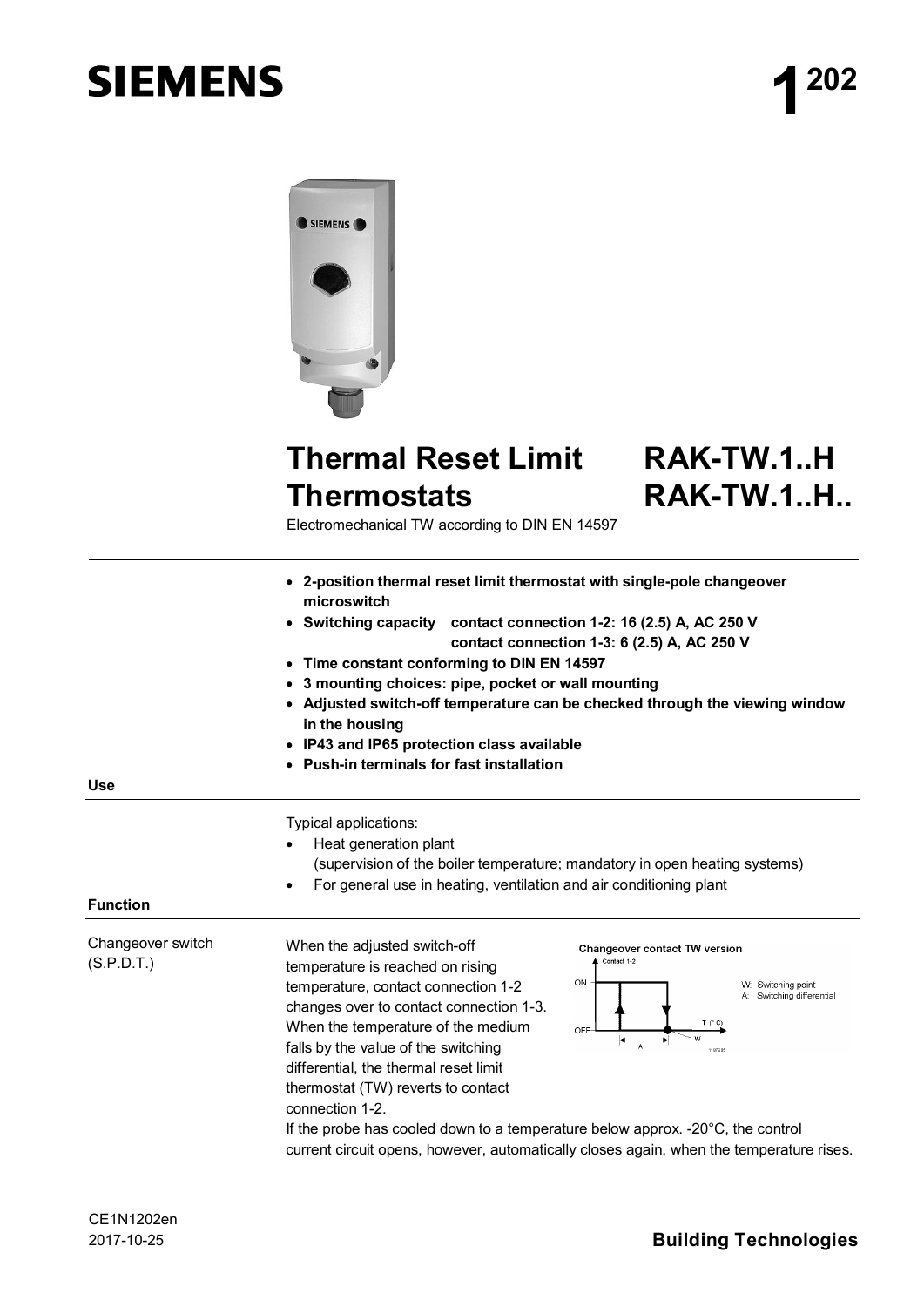#### **Type summary**

| Product No.                      | Stock number                                                                        | Degree of<br>protection                                               | Temperature<br>setting range | Capillary<br>tube length | Scope of delivery                                                                                                                                     | Pocket<br>length <sup>1</sup> |
|----------------------------------|-------------------------------------------------------------------------------------|-----------------------------------------------------------------------|------------------------------|--------------------------|-------------------------------------------------------------------------------------------------------------------------------------------------------|-------------------------------|
| RAK-TW.1000HB                    | S55700-P115                                                                         | IP65                                                                  | 1595 °C                      | 700 mm                   | Pocket (for<br>RAKB and P) /<br>Clamping band for<br>max. pipe dia.<br>100 mm (for<br>RAKB) / Cable<br>gland M16x1.5<br>mm / Mounting<br>instructions | 100 mm                        |
| <b>RAK-TW.1200HP</b>             | S55700-P118                                                                         | IP65                                                                  | 40120 °C                     |                          |                                                                                                                                                       | $100$ mm                      |
| RAK-TW.1200B-H                   | S55700-P117                                                                         | IP43                                                                  | 40120 °C                     |                          |                                                                                                                                                       | 100 mm                        |
| RAK-TW.1000S-H                   | S55700-P116                                                                         | IP43                                                                  | 1595 °C                      |                          |                                                                                                                                                       |                               |
| RAK-TW.1200S-H                   | S55700-P119                                                                         | IP43                                                                  | 40120 °C                     |                          |                                                                                                                                                       |                               |
| 1) Pocket ALT-SB100, brass, PN10 |                                                                                     |                                                                       |                              |                          |                                                                                                                                                       |                               |
| <b>Accessories</b>               |                                                                                     | Refer to Data Sheets N1193 and N1194.                                 |                              |                          |                                                                                                                                                       |                               |
| Ordering                         | (standard set).                                                                     | When ordering, please give type reference according to "Type summary" |                              |                          |                                                                                                                                                       |                               |
|                                  | If the accessories required are not those included in the standard set, they can be |                                                                       |                              |                          |                                                                                                                                                       |                               |

ordered separately according to the type references given in Data Sheets N1193 and N1194.

| <b>Mechanical design</b>                               |                                                                                                                                                                                                                                                                                                                                                                                                                                                                                                                                    |  |
|--------------------------------------------------------|------------------------------------------------------------------------------------------------------------------------------------------------------------------------------------------------------------------------------------------------------------------------------------------------------------------------------------------------------------------------------------------------------------------------------------------------------------------------------------------------------------------------------------|--|
| Housing                                                | The base of the thermostat is made of PC (reinforced) and is designed for pipe,<br>$\bullet$<br>pocket or wall mounting; the electromechanical thermal reset limit thermostat<br>uses a capillary type sensing element.<br>The cover is made of PC and has a viewing window.<br>$\bullet$<br>The cable gland is M16x1.5 mm.<br>$\bullet$<br>The PC plastic is especially designed to be flame resistant, UV protected and<br>$\bullet$<br>flexible against high temperatures and tough against chemical and biological<br>impacts. |  |
| <b>Notes</b>                                           |                                                                                                                                                                                                                                                                                                                                                                                                                                                                                                                                    |  |
| Mounting aid                                           | Installation Instructions are enclosed in the package.                                                                                                                                                                                                                                                                                                                                                                                                                                                                             |  |
| Mounting location                                      | It must be ensured that there is sufficient clearance above the thermostat for seeing<br>through the viewing window, for adjusting the limit temperature and for removing and<br>replacing the thermostat, if required.                                                                                                                                                                                                                                                                                                            |  |
| Pipe mounting                                          | The clamping band should be properly tightened to ensure the entire length of the<br>sensing element is in close contact with the pipe's surface.                                                                                                                                                                                                                                                                                                                                                                                  |  |
| Pocket mounting                                        | Mount the pocket and adjust the hexagon as required. Immerse the capillary sensing<br>element in the pocket and secure the base to the pocket by means of the screw.                                                                                                                                                                                                                                                                                                                                                               |  |
| Wall mounting with<br>sensing element in the<br>pocket | To prepare for wall mounting, knock out the fixing holes in the housing and pull out the<br>capillary tube until the required length is reached. After immersing the capillary sensing<br>element in the pocket, secure it with a clamp (mounting accessories).                                                                                                                                                                                                                                                                    |  |
| $\sqrt{2}$ Temperature setting                         | The limit temperature must be adjusted only by qualified personnel.                                                                                                                                                                                                                                                                                                                                                                                                                                                                |  |
| $\sqrt{N}$ Wiring                                      | The appliance must be wired by the installer only.<br>The cables used must meet the insulation requirements for mains voltage.<br>Wire the thermostat according to the connection diagram and in compliance with local<br>regulations.                                                                                                                                                                                                                                                                                             |  |
| $\frac{\sqrt{1}}{2}$ Max. AC 250 V                     | Caution: prior to opening the housing, disconnect the thermostat from the mains supply.                                                                                                                                                                                                                                                                                                                                                                                                                                            |  |
|                                                        | Earth connections must be made in compliance with the regulations.                                                                                                                                                                                                                                                                                                                                                                                                                                                                 |  |

2/6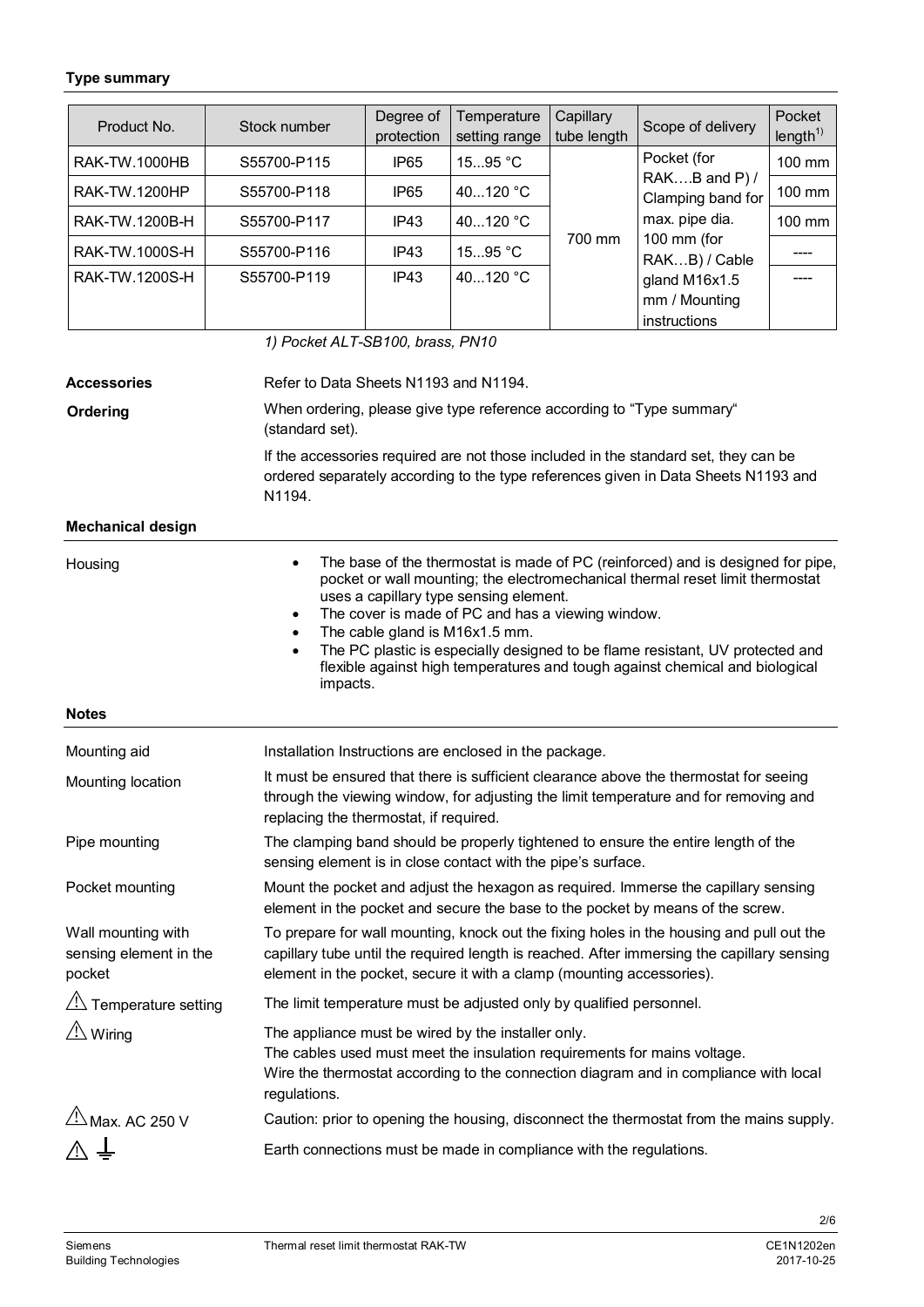|                             | The devices are considered electronics devices for disposal in terms of European<br>Directive 2012/19/EU and may not be disposed of as domestic waste. |                                                                                                   |  |  |  |
|-----------------------------|--------------------------------------------------------------------------------------------------------------------------------------------------------|---------------------------------------------------------------------------------------------------|--|--|--|
|                             | • Dispose of the device via the channels provided for this purpose.<br>• Comply with all local and currently applicable laws and regulations.          |                                                                                                   |  |  |  |
| <b>Technical data</b>       |                                                                                                                                                        |                                                                                                   |  |  |  |
| Switching mechanism         | Switching capacity<br>Nominal voltage<br>Nominal current $I(I_M)$ contact connection 1-2<br>contact connection 1-3                                     | AC 24250 V<br>$0.116(2.5)$ A<br>$0.1 6(2.5)$ A                                                    |  |  |  |
|                             | <b>External fuse</b>                                                                                                                                   | 16 A                                                                                              |  |  |  |
|                             | Life expectancy at nominal rating                                                                                                                      | min. 100'000 switching cycles                                                                     |  |  |  |
|                             | Safety class                                                                                                                                           | I to EN 60 730                                                                                    |  |  |  |
|                             | Degree of protection:                                                                                                                                  | IP43 and IP65 to EN 60 529                                                                        |  |  |  |
|                             | Temperature setting range (with tool)<br><b>RAK-TW.1000HB</b><br>RAK-TW.1200HP<br>RAK-TW.1200B-H<br>RAK-TW.1000S-H                                     | 1595 °C<br>40120 °C<br>40120 °C<br>1595 °C                                                        |  |  |  |
|                             | RAK-TW.1200S-H                                                                                                                                         | 40120 °C                                                                                          |  |  |  |
|                             | Thermal switching differential                                                                                                                         | 6 K (range dependent)                                                                             |  |  |  |
| Directives and<br>Standards | Product standard                                                                                                                                       | EN 60730-x<br>DIN EN 14597 (TW1197) <sup>1)</sup>                                                 |  |  |  |
|                             | EU Conformity (CE)                                                                                                                                     | CE1T1206xx <sup>1)</sup>                                                                          |  |  |  |
|                             | Radio interference protection                                                                                                                          | click rate $N \le 5$ to EN 55 014                                                                 |  |  |  |
| Environmental               | Operation                                                                                                                                              | class 3K5 to IEC 60 721-3-3                                                                       |  |  |  |
| conditions                  | Max. temperature on bulb<br>Ambient temperature at the housing<br>Humidity<br>Mechanism                                                                | switch-off temperature + 25 K<br>max. 80 °C (T80)<br>$<$ 95 % r.h.<br>class 3M2 to IEC 60 721-3-3 |  |  |  |
|                             | Storage and transport                                                                                                                                  | class 2K3 to IEC 60 721-3-2                                                                       |  |  |  |
|                             | Ambient temperature                                                                                                                                    | $-25+70 °C$                                                                                       |  |  |  |
|                             | Humidity                                                                                                                                               | < 95 % r.h.                                                                                       |  |  |  |
|                             | Max. temperature socket                                                                                                                                | 125 °C                                                                                            |  |  |  |
|                             | Degree of pollution                                                                                                                                    | 2 to EN 60 730                                                                                    |  |  |  |
|                             | Controlled medium                                                                                                                                      | Water, oil, air                                                                                   |  |  |  |
|                             | Influence of the ambient temperature                                                                                                                   | -0.25 °C/°C                                                                                       |  |  |  |
| Calibration                 | Calibration temperature                                                                                                                                | 80 °C                                                                                             |  |  |  |
|                             | Manufacturing deviation                                                                                                                                | ±3 °C                                                                                             |  |  |  |
|                             | Drift after life expectancy                                                                                                                            | $< 15 \%$                                                                                         |  |  |  |
|                             | Calibrated for ambient temperature at the switching                                                                                                    |                                                                                                   |  |  |  |
|                             | mechanism and capillary tube<br>22 °C to DIN EN 14597                                                                                                  |                                                                                                   |  |  |  |
|                             | Time constant in: water                                                                                                                                | <45 s to DIN EN 14597                                                                             |  |  |  |
|                             | oil                                                                                                                                                    | <60 s to DIN EN 14597                                                                             |  |  |  |
|                             | air                                                                                                                                                    | <120 s to DIN EN 14597                                                                            |  |  |  |

3/6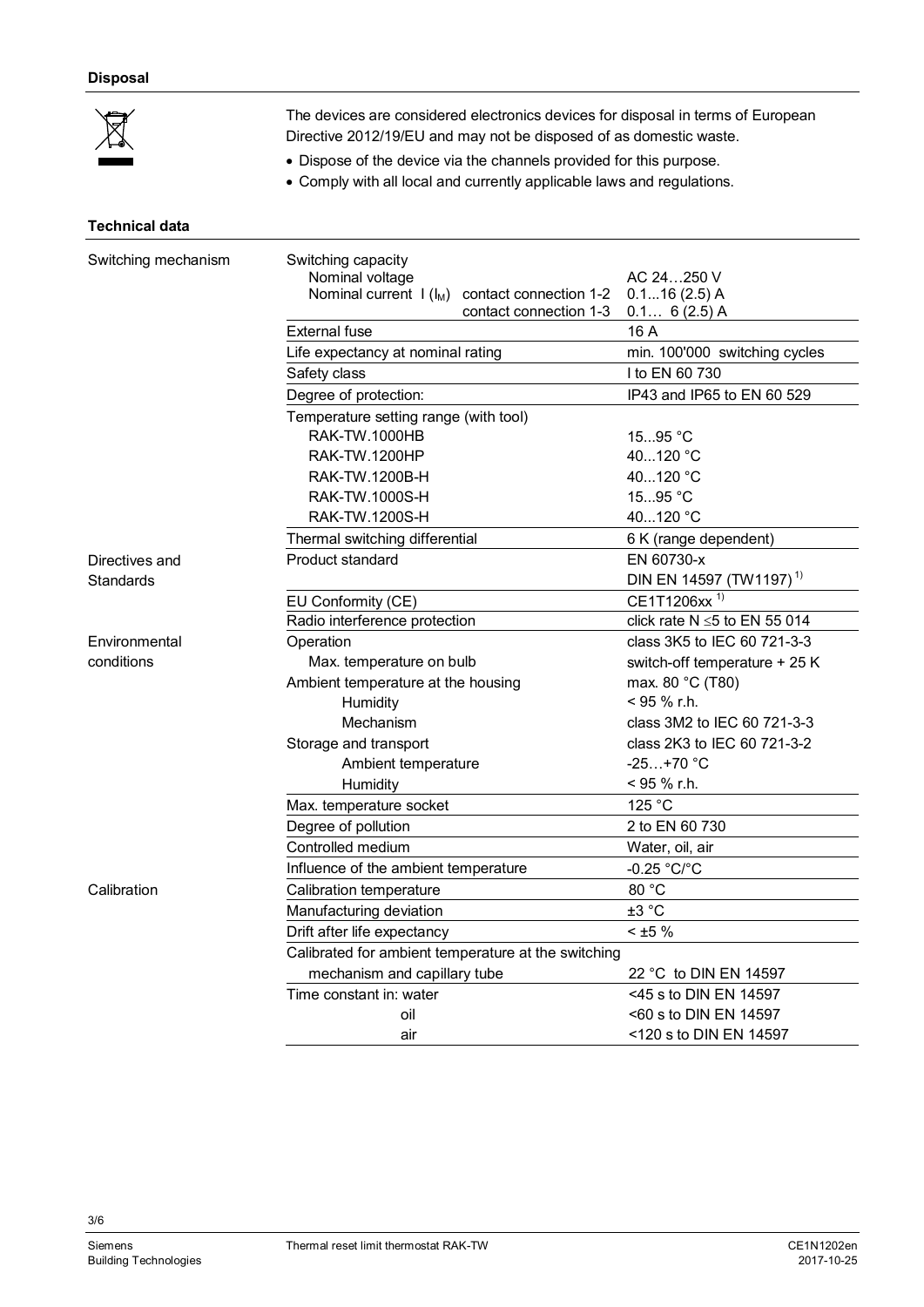| Connections  |                                                                    |                                           |  |  |  |  |
|--------------|--------------------------------------------------------------------|-------------------------------------------|--|--|--|--|
|              | Electrical connections                                             | Push In <sup>2)</sup> terminals for wires |  |  |  |  |
|              |                                                                    | 6 x 0.752.5 mm <sup>2</sup>               |  |  |  |  |
|              | Earth connection                                                   | Push In <sup>2)</sup> terminals for wires |  |  |  |  |
|              |                                                                    | $2 \times 0.75$ 2.5 mm <sup>2</sup>       |  |  |  |  |
|              | Cable gland                                                        | M <sub>16</sub> x 1.5 mm                  |  |  |  |  |
|              | External wiring flexible cord                                      | designed to be connected with             |  |  |  |  |
|              |                                                                    | unprepared conductors or                  |  |  |  |  |
|              |                                                                    | prepared conductors, e.g. ferrules        |  |  |  |  |
| General data | Housing colors                                                     | base RAL 7001 (dark-grey)                 |  |  |  |  |
|              |                                                                    | cover RAL 7035 (light-grey)               |  |  |  |  |
|              | Dimensions of sensing element                                      | 6.5 mm dia. x 65 mm                       |  |  |  |  |
|              | Capillary length                                                   | 700 mm                                    |  |  |  |  |
|              | Min. bending radius of capillary                                   | $R$ min. = 5 mm                           |  |  |  |  |
|              | Construction                                                       |                                           |  |  |  |  |
|              | Carrier of switching mechanism                                     | plastic                                   |  |  |  |  |
|              | Capillary tube and sensing element                                 | copper                                    |  |  |  |  |
|              | Diaphragm                                                          | stainless steel                           |  |  |  |  |
|              | Weight of standard set: RAKB                                       | $0.33$ kg                                 |  |  |  |  |
|              | RAKS                                                               | 0.27 kg                                   |  |  |  |  |
|              | 4) The decuments can be deviated from hits Union can complishments |                                           |  |  |  |  |

1) The documents can be downloaded from [http://siemens.com/bt/download.](http://siemens.com/bt/download)

2) Push In is a patented connection technology designed by Weidmüller, Germany's leading manufacturer of electrical connection technologies.

#### **Connection diagram**



#### **Dimensions**

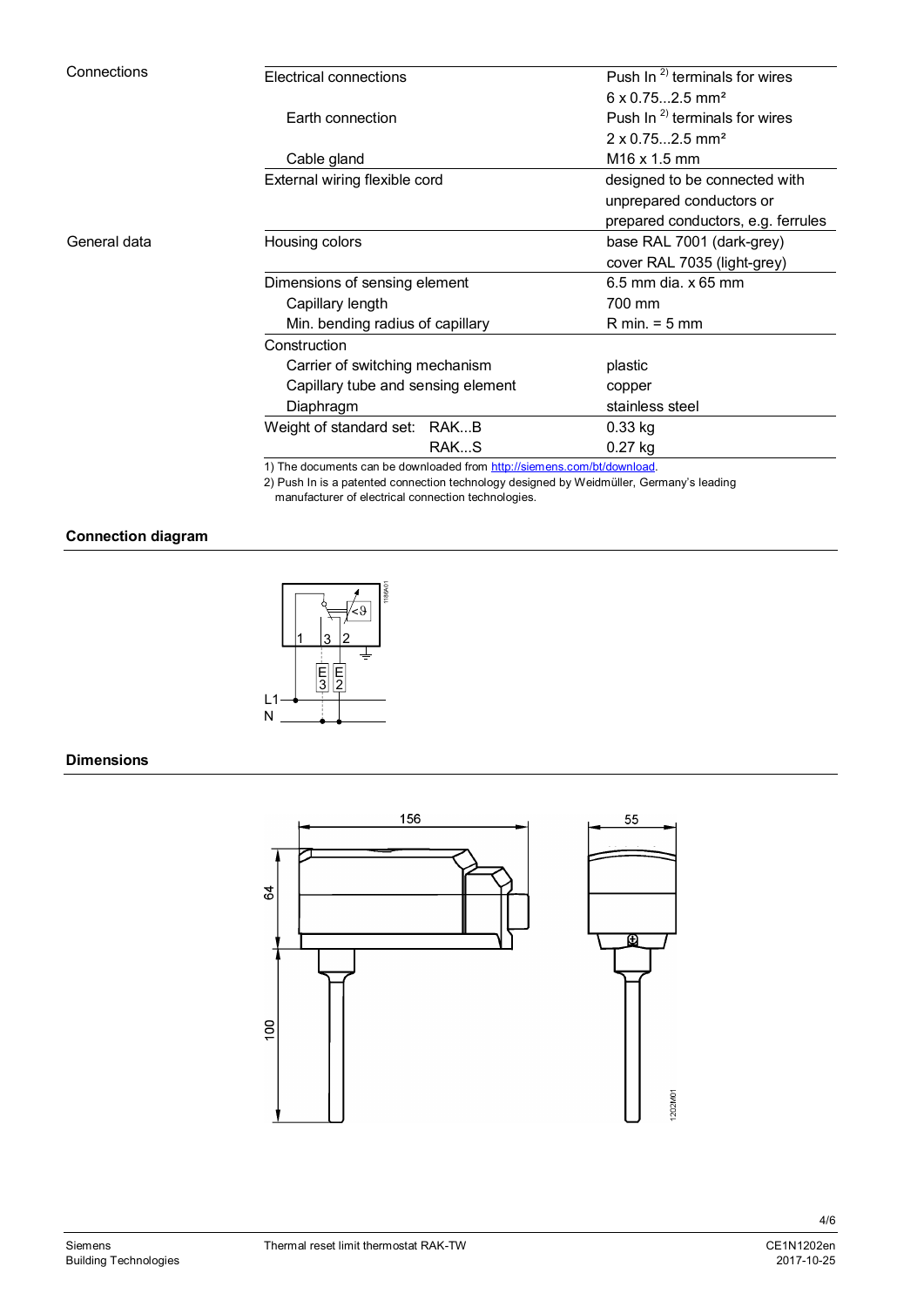5/6